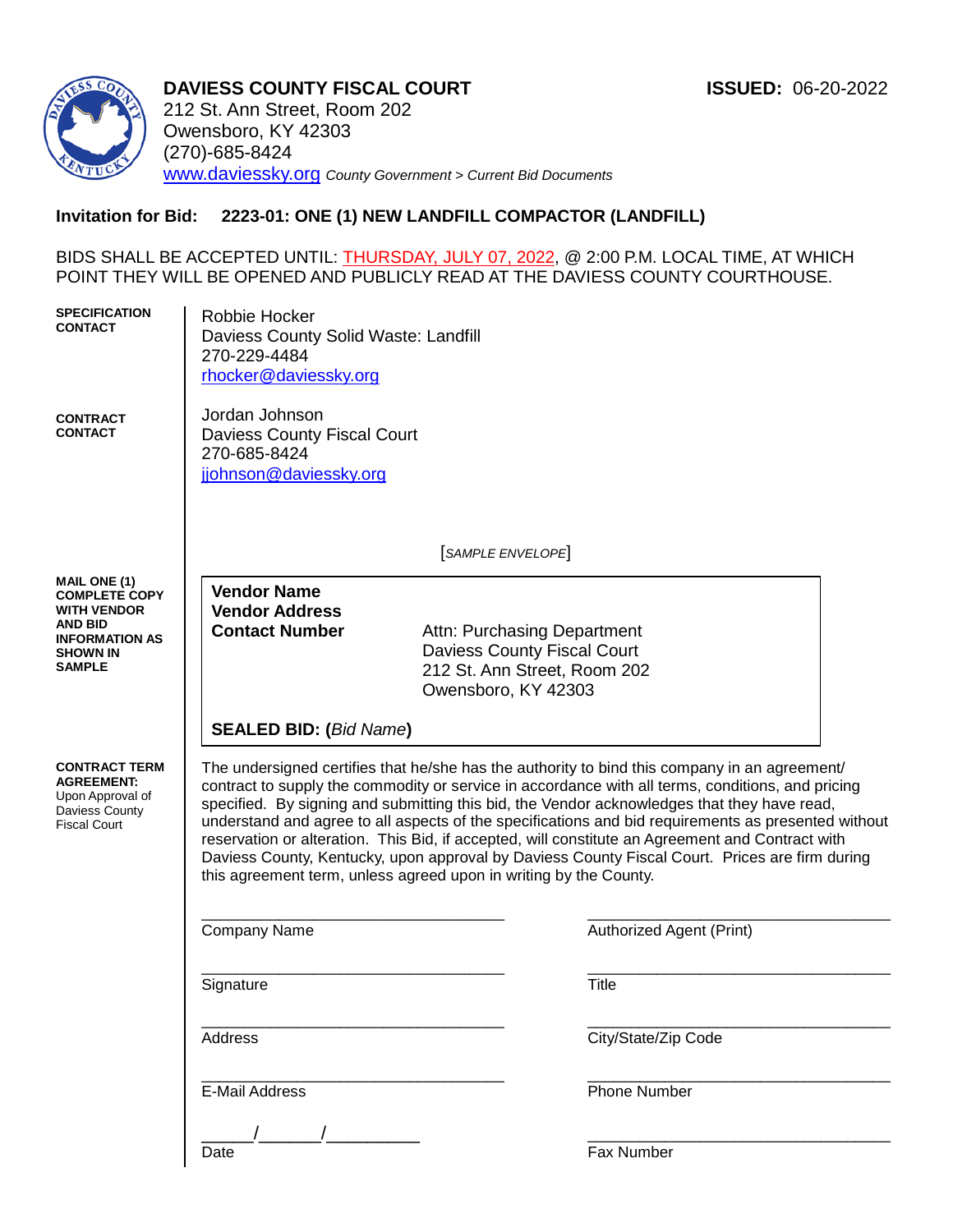# **2.0 BID FORM: 2223-01: ONE (1) NEW LANDFILL COMPACTOR (LANDFILL)**

THE LUMP SUM PRICING BELOW INCLUDES ALL OVERHEAD, PROFIT, INSURANCE, TAXES, DELIVERY FEES, AND OTHER COSTS NECESSARY TO PROVIDE AND DELIVER ALL SPECIFIED UNITS.

| <b>MAKE</b>                                  |  |                                                                 |  |
|----------------------------------------------|--|-----------------------------------------------------------------|--|
| <b>MODEL</b>                                 |  |                                                                 |  |
| <b>YEAR</b>                                  |  |                                                                 |  |
| <b>BASE BID PRICE</b>                        |  | the contract of the contract of the contract of the contract of |  |
| <b>OPTION 1</b>                              |  | <u> 1989 - Johann John Stone, mensk politik (d. 1989)</u>       |  |
| <b>OPTION 2</b>                              |  |                                                                 |  |
| <b>OPTION 3</b>                              |  |                                                                 |  |
| <b>TOTAL BID PRICE</b>                       |  |                                                                 |  |
| <b>ESTIMATED DELIVERY DATE</b><br>$\sqrt{1}$ |  |                                                                 |  |
| Any Exceptions to the Bid?*                  |  | ∏Yes ∏No                                                        |  |

\*IF YES, INCLUDE DOCUMENTATION FOR ANY AND ALL EXCEPTIONS AND WHAT SECTIONS THEY PERTAIN TO. FAILURE TO PROPERLY RECORD EXCEPTIONS COULD RESULT IN IMMEDIATE REJECTION OF THE BID.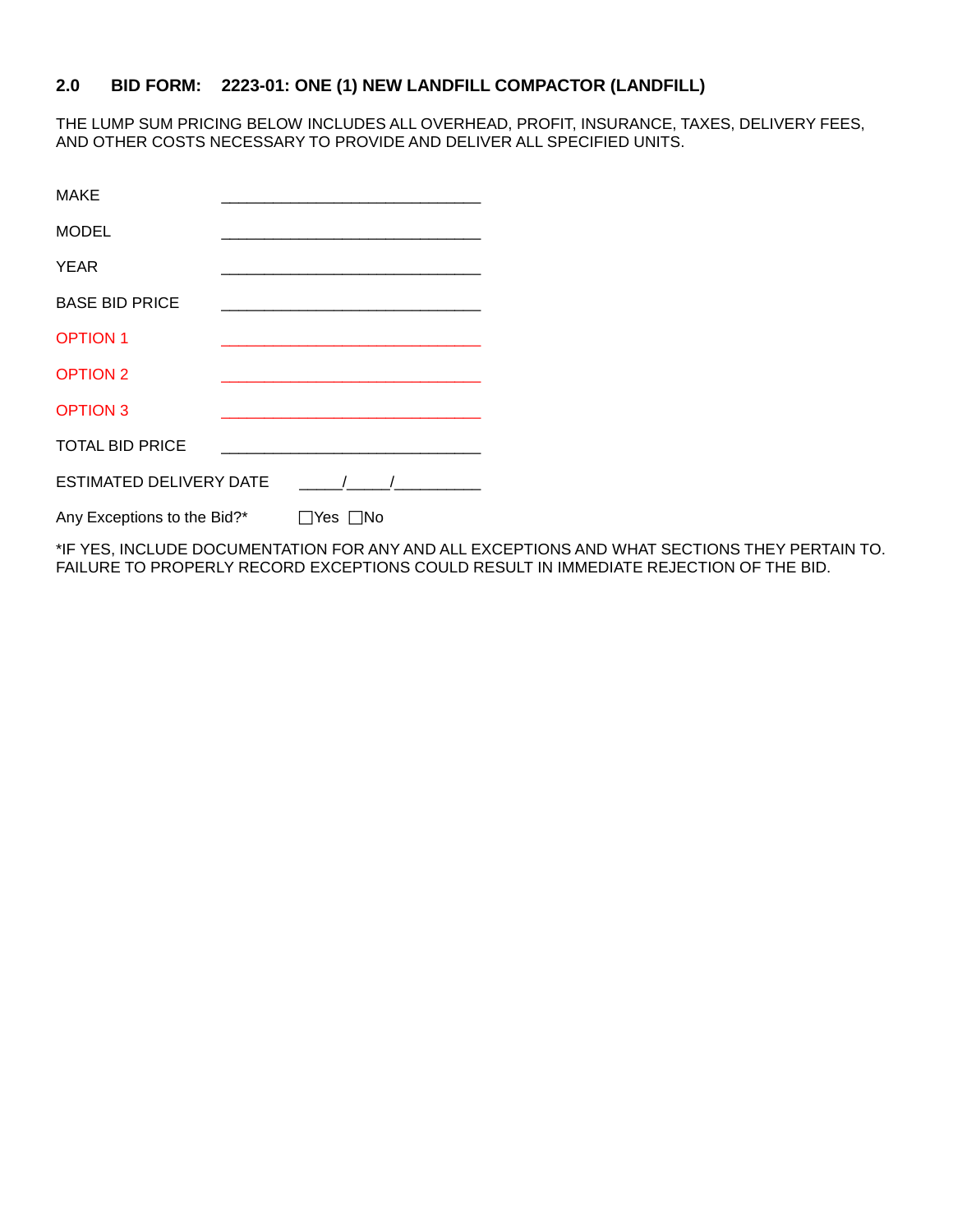## **2.1 BID SPECIFICATIONS**

- **I. SCOPE:** Daviess County Fiscal Court is seeking a qualified vendor to supply one (1) new landfill compactor for the West Daviess County Landfill.
- **II. DELIVERY:** Delivery will be made to the West Daviess County Landfill, 7772 KY 815, Owensboro, KY 42301.

## **III. BASICS:**

- a. Engine shall have a minimum of 499 net hp and 554 gross hp rated at 1800 rpm.
- b. Operating weight with straight landfill blade shall be a minimum of 120,000 lbs. (51,726 kg)

## **IV. ENGINE:**

- a. Engine shall be US Tier 4 I compliant.
- b. Engines shall utilize only clean filtered air for combustion, not extra trapped or re-circulated exhaust gas (EGR) from previous combustion events. Diesel engine users have noted EGR can increase maintenance intervals and contribute to more frequent engine rebuilds.
- c. Engine lubricating oil shall be filtered and cooled.
- d. All heat exchangers and radiators shall be trash specific, a heavy-duty open core design and maximum core of 6 fins per inch of copper allow with access for servicing and cleaning.
- e. Engine shall be equipped with turbine pre-cleaner or an optional Optimax Sy-Klone two-stage turbine precleaner system.
- f. Machine shall be equipped with a hydraulic driven reversible fan with automatic timer and manual control.
- g. Engine shall be equipped with direct electric start.
- h. Engine shall be equipped with a cold weather starting aid.
- i. Machine shall have a 120v or 240v block heater.
- j. The fan and radiator shall be isolated away from the engine for a quieter running machine.
- k. Machine shall be equipped with large capacity, trash specific coolers for engine, hydraulic and transmission oils.
- **V. POWER TRAIN/TRANSMISSION:** Throttle lock shall be available to allow the operator to preset engine speed for operator and machine efficiency.
- **VI. STEERING:** Load sensing steering shall be available to direct power to the steering system only when the operator steers the machine.
- **VII. HYDRAULIC SYSTEM:** A single lever dozer control shall hydraulically control all blade functions; Raise, lower, hold and float.
- **VIII. AXLES:** Planetary units shall be able to be removed independently from the wheels and brakes.

## **IX. WHEELS:**

- a. Wheels shall be designed and supplied by original equipment manufacturer and are to be compatible with the standard machine manufacturer's axle guards and protection.
- b. Each wheel shall have hard facing applied to the inner and outer drum edges on the outside diameter.
- c. Wheels shall have factory installed wear bars welded to the inside cone of each wheel.
- d. Manufacturer shall provide written warranty that provides for a pro-rated 10,000-hour tip wear life guarantee.

## **X. OPERATOR'S STATION:**

- a. Cab shall be fully enclosed with rollover protective structure (ROPS) meeting the following criteria: SAE J1040 May '94, and ISO 3471: 1994.
- b. Cab shall also meet the falling object protective structure (FOPS) criteria: SAE J231 Jan '81: ISO 3449: 1992 LEVEL II.
- c. With cab properly maintained and doors and windows shut, cab shall meet operator sound exposure limits set according ANSI/SAE J1166 Oct '98.
- d. Cab shall be equipped with heater (Hot Water Type), factory built and installed air conditioning, front and rear defroster, front and rear intermittent wet arm washer wipers and air suspension type seat with six (6) way adjustment with seat belt. Seat shall also have adjustable armrests.
- e. Cab shall have tinted, bonded or rubber mounted, flat laminated safety glass that is readily available and installable by an automotive glass company.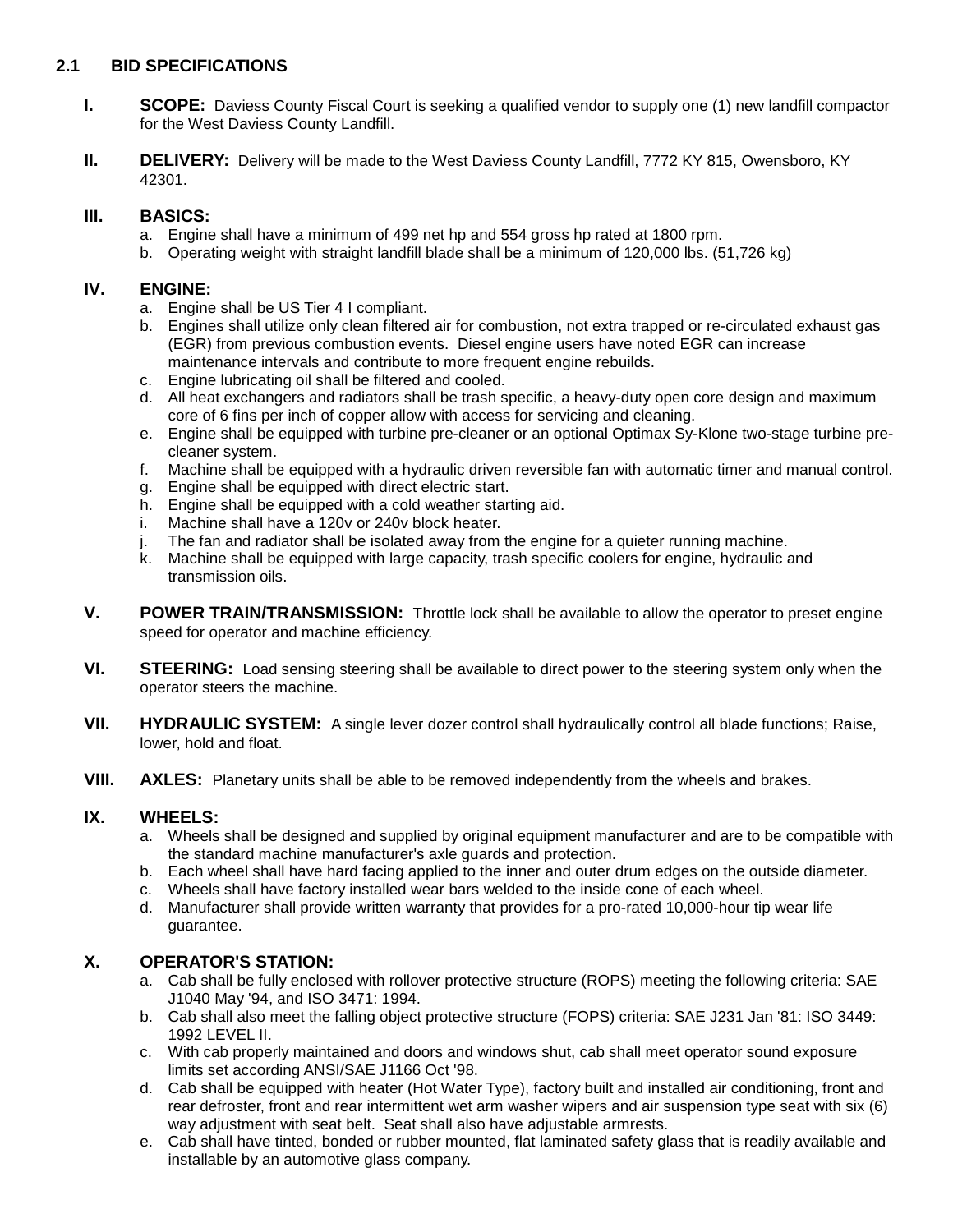- f. Front window shall be equipped with sun visor or panoramic mirror.
- g. The cab shall have rear view mirrors (inside and outside).
- h. Window guard shall also be available.
- i. Engine enclosure padding shall be available for even greater noise level reduction.
- j. Gauges for fuel level, engine coolant, hydraulic oil, transmission temperature, tachometer/speedometer shall be available as well as alerts for air inlet temperature, brake oil pressure, electrical system low voltage, engine oil pressure, engine overspeed, fuel pressure, hydraulic oil filter status, parking brake status and transmission filter status.
- k. A 12-volt, 15 amp converter shall be available to power speakers, antenna, all wiring and brackets for communications or entertainment as well as phones and laptops.
- l. Machine shall have a fixed or swing-out rear access walkover stairway for easy inspection of rear axle components and access to engine compartment.
- m. Backup alarm, halogen front and rear lights, emergency starting receptacle and maintenance-free batteries shall be included.

### **XI. BLADES:**

- a. Various blade selections of a Straight blade, Semi-U Blade or U-Blade shall be made available and shall be suitable for installation on machine provided without modification and shall be made by the manufacturer of the machine.
- b. Semi-U Blade shall be no less than 17' 5" (5311 mm) wide with an overall height of at least 7' (2133 mm) including a trashscreen specifically designed to allow maximum vision for the operator. The capacity of the blade shall be at least 29.3 cubic yards (22.4 cubic meters).
- c. Blades shall be equipped with reversible cutting edges and replaceable end bits.
- d. Blades shall be able to raise, lower and float.

#### **XII. SERVICEABILITY:**

- a. Both sides of the engine compartment shall have swing out doors that provide easy access to maintenance points.
- b. All scheduled grease points shall be well within reach at ground level.
- **XIII. MINIMUM SERVICE FULL CAPACITIES:** Fuel tank shall hold at least 210 gallons (800 L).

### **XIV. GUARDING PACKAGES:**

- a. A guarding system shall be available that is designed, fabricated and installed by original equipment manufacturer to protect axle housings, final drives and seals from debris.
- b. Engine and powertrain guards shall shield components from debris as well as allow access for cleaning and maintenance.
- c. Machine shall have steel engine enclosure with appropriate locking side and top access doors.
- d. Machine shall have guarding for the hydraulic tank, oil sight gauge and fuel tank.
- e. Machine shall have an easy access battery box.
- f. Machine shall have a windshield guard to prevent breakage of lower portion of front windows.
- g. Cab bottom guard shall be available to protect hoses and wires beneath the cab.
- h. Front frame guards shall prevent trash buildup inside the frame of the machine.
- i. A rear fan and grill guard shall be available to provide extra protection for the rear fan and grill and shall have quick release.
- j. Machine shall have heavy-duty handles and steps.
- k. Machine shall have lower center hinge pin guard.
- l. Lights (4 front facing and 4 rear facing) shall be available for night operations.
- **XV. WARRANTY:** 12 Months Full Warranty plus 24 months of Powertrain and Hydraulics or 2,000 hours whichever occurs first. This should be included in the total bid price.
- **XVI. MANUALS:** Operator and Maintenance manuals shall be delivered with the equipment.
- **XVII. OPTION 1 - PASS MAPPING GUIDANCE SYSTEM:** The vendor shall include a price for a dealerinstalled pass mapping guidance system that will measure effective compaction value and deliver real-time 3D pass mapping guidance to the cab to indicate where to work and when layers are compacted to optimum density. This system should also be able to remotely report detailed compaction analysis to Landfill management.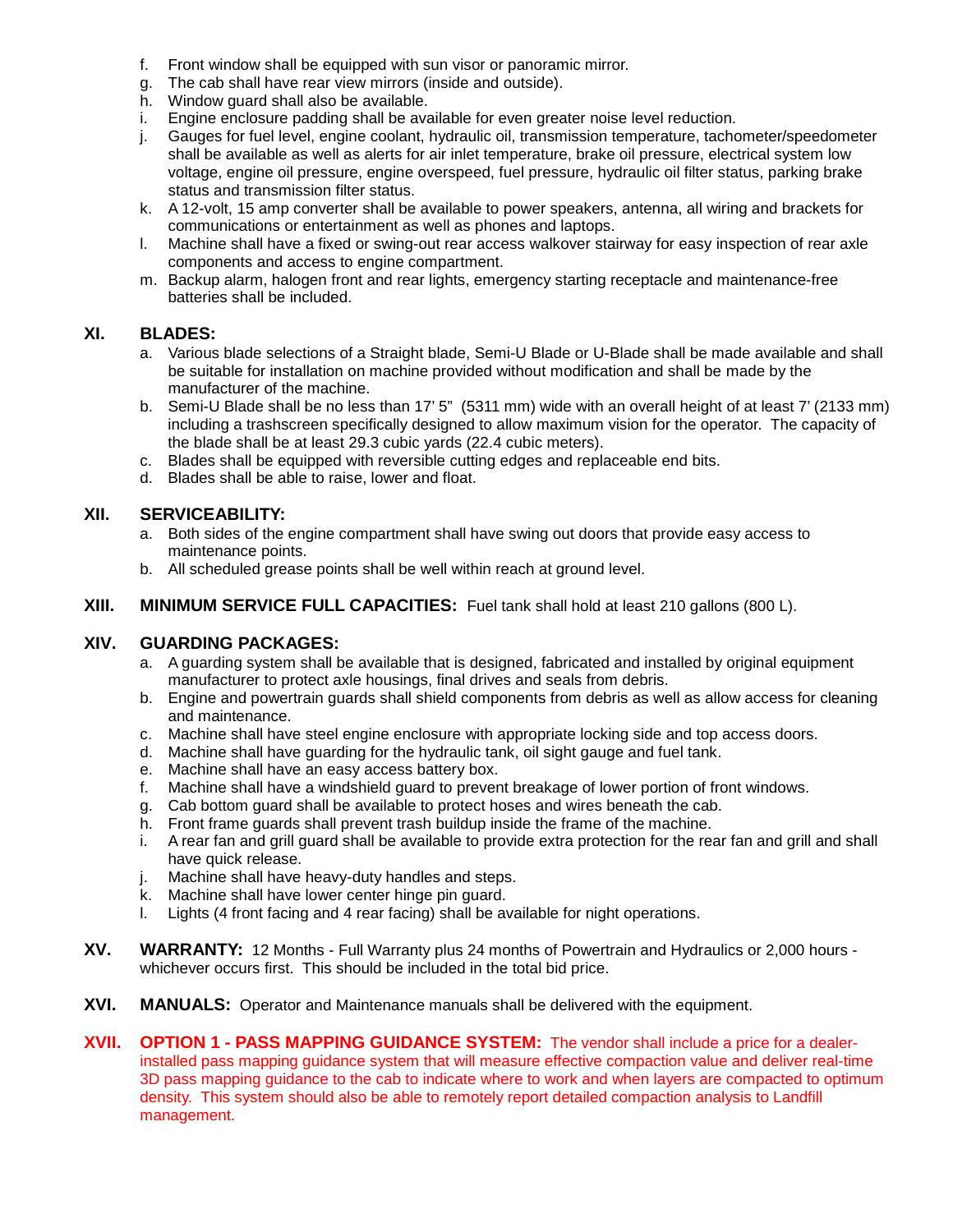- **XVIII. OPTION 2 - FIRE SUPPRESSION SYSTEM:** The vendor shall include a price to outfit the unit with a fire suppression system appropriate to the bid unit's size.
- **XIX. OPTION 3 - EXTENDED WARRANTY:** The vendor shall include a price for a 5 year or 10,000 hour whichever occurs first - power train extended warranty package. Warranty information shall be included in the bid submission.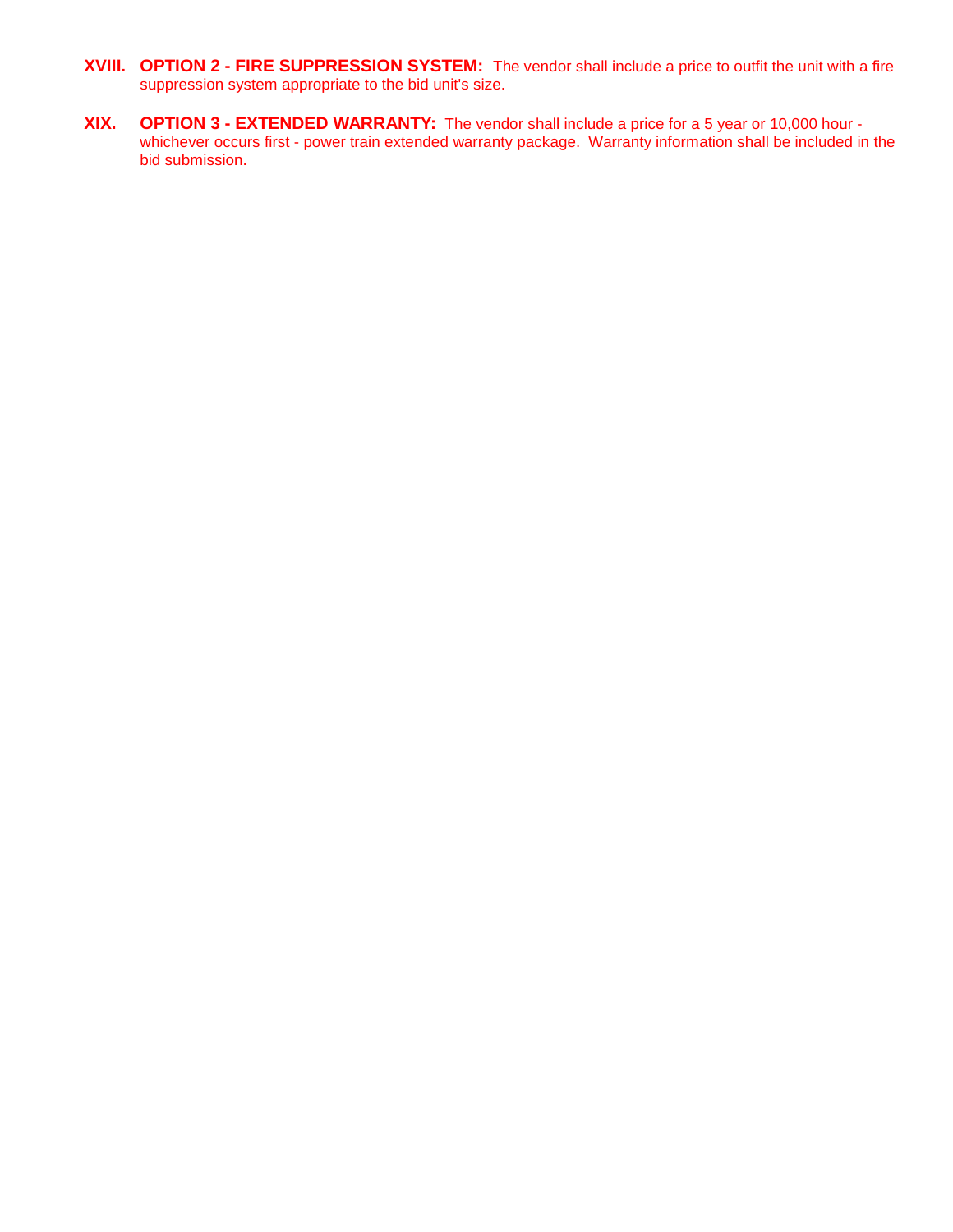- **3.00 BID REQUIREMENTS**: This and all other pages/sections are inclusive in the bid specifications and are agreed upon in the Contract Term Agreement as Contractual Provisions.
- **3.01 REQUIRED DOCUMENTS:** Bidders must submit the Contract Term Agreement (Page 1) and the Bid Form (Page 2) from this document. This document is agreed to in full by completion of these two pages. All required bonds, licenses, or certificates of insurance must accompany the participant's bid on submission in addition to any and all documentation requested in the bid specifications. Failure to do so risks immediate rejection of the bid.

### **3.02 DEFINITIONS:**

- I. The term "County" means Owner and Daviess County, Kentucky and its designated representatives.
- II. The term "Vendor" means Supplier, Contractor, Bidder, Participant and Seller and includes designated representatives.
- III. The term "Agreement/Contract" means Binding Agreement, Contract, Request for Purchase, Order.
- **3.03 KENTUCKY OPEN RECORDS LAW:** At the time a bid or proposal is submitted to the County, the Vendor shall identify any information that is submitted as a part of the bid that is proprietary or confidential in nature and not subject to release for public inspection. The County will protect any proprietary or confidential information to the extent allowable under the Kentucky Open Records Act.
- **3.04 NEW GOODS, FRESH STOCK:** Where applicable and unless otherwise specified, all contractors shall provide new commodities, fresh stock, latest model, design or package.
- **3.05 METHOD OF AWARD:** This bid will be evaluated on the evaluation criteria established in the bid specification and awarded based on the best evaluated bid.

The County reserves the right to reject any and all bids or parts thereof, and to waive any irregularities in said bids. The right is reserved to award bids based on the best interest and/or what is most advantageous to the County. The County also reserves the right to consider as a part of the bid evaluation the stated warranty, stated delivery schedule and payment terms. Award will be made, according to the opinion of the Daviess County Fiscal Court, to the best evaluated bid.

### **3.06 CERTIFICATION OF INDEPENDENT PRICE DETERMINATION**

- I. The Prices in the bid shall be independently determined, without consultation, communication, or agreement for the purpose of restricting competition as to any matter relating to price with any Bidder or other person.
- II. Unless otherwise required by law, the prices shall not have been knowingly disclosed by the Bidder prior to opening.
- III. No attempt has been made or will be made by the Bidder to induce any other person or firm to submit or not to submit a bid.
- **3.07 LANGUAGE:** Bids and all related documents will only be accepted in the English Language.
- **3.08 PRICE:** All prices shall be quoted exclusive of any taxes. The Daviess County Fiscal Court is exempt from Federal Excise Tax and/or Kentucky Sales Tax. Any items supplied directly to Daviess County Fiscal Court from a supplier/manufacturer are exempt from sales tax. Any items purchased by a contractor that will be used in the fulfillment of a contract are not exempt from sales and use tax.

**Note 1:** In case of a discrepancy in the extension of a unit price, the unit price shall govern the total price.

**Note 2:** Bidders must provide manufacturer's product literature (if available) and appropriate with the bid submission.

**Note 3:** Prices quoted shall remain firm and open to acceptance by the County for a minimum period of sixty (60) days after bid opening.

**3.09 SHIPPING CHARGES:** All items quoted shall be "F.O.B. Destination". No additional freight charges will be allowed.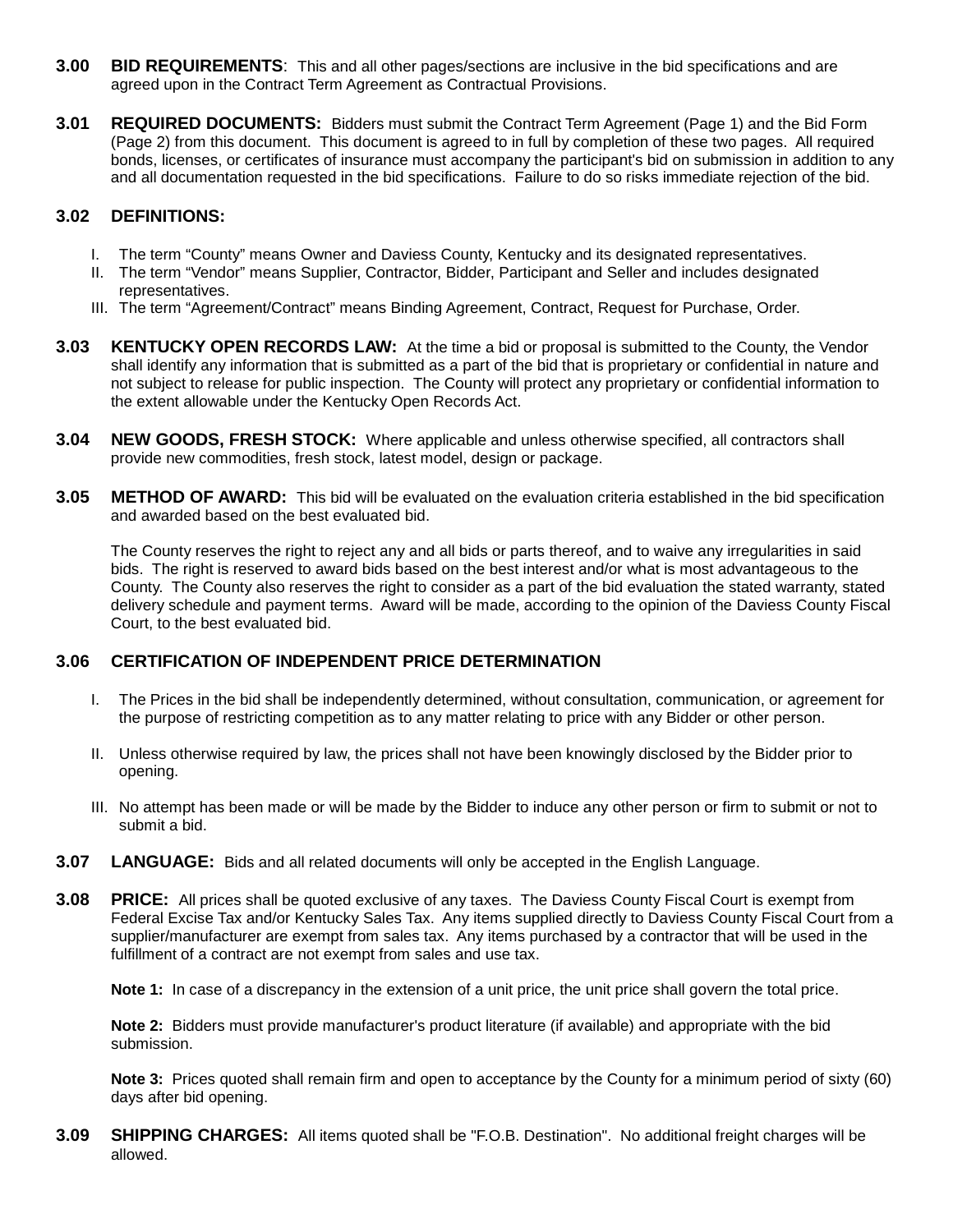### **3.10 BID SUBMISSION INFORMATION**:

Separate sealed bids shall be received by the Daviess County Fiscal Court, P. O. Box 1716, Owensboro, KY 42302-1716.

|                                                                      | SAMPLE ENVELOPE                                                                                              |
|----------------------------------------------------------------------|--------------------------------------------------------------------------------------------------------------|
| <b>Vendor Name</b><br><b>Vendor Address</b><br><b>Contact Number</b> | Attn: Purchasing Department<br><b>Daviess County Fiscal Court</b><br>PO Box 1716<br>Owensboro, KY 42302-1716 |
| <b>SEALED BID: (Bid Name)</b>                                        |                                                                                                              |

## $\mathbf{S}$

Bids must be received by the date and time specified on page 1 of this document. Any bids received after that date and time will not be accepted. Specifications are on file at the Daviess County Judge Executive's Office at 212 St. Ann Street, Room 202, Owensboro, KY 42303, or by calling 270-685-8424.

- **3.11 BID OPENINGS:** Bids will be publicly opened and read aloud at the time indicated on page 1. The Bidders and the public are invited but not required to attend the formal opening of the bids. No decisions relating to the award of a contract or agreement will be made at the opening.
- **3.12 DELIVERY:** Deliveries shall be made in strict accordance with any delivery schedule or instructions contained in the bid specifications and in the exact quantity ordered. Failure to adhere to delivery schedule is reason for termination in accordance with the Contract Termination clause. If the Contract includes multiple locations for delivery, deliveries are to be made to the locations specified by the County at the time of order.
- **3.13 INSPECTION, ACCEPTANCE AND APPROVALS:** Goods at all times and places, including the period of manufacture, are subject to inspection and test by the County. The County will accept or give notice of rejection of goods delivered within a reasonable time after receipt. Acceptance shall not waive any warranty. All goods supplied are subject to final inspection and acceptance by County notwithstanding payment, prior inspections or approvals. County may require prompt replacement or correction of rejected goods at Supplier's expense, including a reduction in price for rejected goods. Supplier shall not resubmit rejected goods to County without prior written approval and instructions from the County. In addition, Supplier shall identify resubmitted goods as previously rejected. Supplier shall provide and maintain a quality assurance and control system acceptable to the County.
- **3.14 WARRANTY:** Unless otherwise agreed to in writing by the parties, the Supplier warrants that items ordered to specifications will conform thereto and to any drawings, samples or other descriptions furnished or adopted by the County. If the items were not ordered to specifications, the Supplier warrants they will be fit and sufficient for the purpose intended, and that all items will be new, merchantable, of good material and workmanship, and free from defect. Such warranties, together with Supplier's service warranties and guarantees, if any, shall survive inspection, test, acceptance of, and payment for the items and shall run to the County and its assigns. Except for latent defects, the County shall give notice of any nonconformity to the Supplier within one (1) year after acceptance. The County may return for credit or require prompt correction or replacement of the defective or nonconforming goods or have the defective good corrected or replaced at the Supplier's expense. Return to the Supplier of any defective or non-conforming goods and delivery to the County of any corrected or replaced goods shall be at the Supplier's expense. Defective or non-conforming items shall not be corrected or replaced without written authorization by the County. Goods required to be corrected or replaced shall be subject to the provisions of this clause and the clause hereof entitled "Inspection, Acceptance, and Approvals" in the same manner and to the same extent as goods originally delivered under this contract.
- **3.15 CHANGE ORDER:** The County may make changes within the general scope of this contract. If any such changes cause an increase or decrease in the cost of or the time required for the performance of any part of the work, whether changed or not changed by any such order, an equitable adjustment shall be made in the price or delivery schedule or both, and any change order shall be in writing. Any claim by a Supplier for adjustment under this clause shall be asserted within fifteen (15) days from the date of receipt of this written order directing the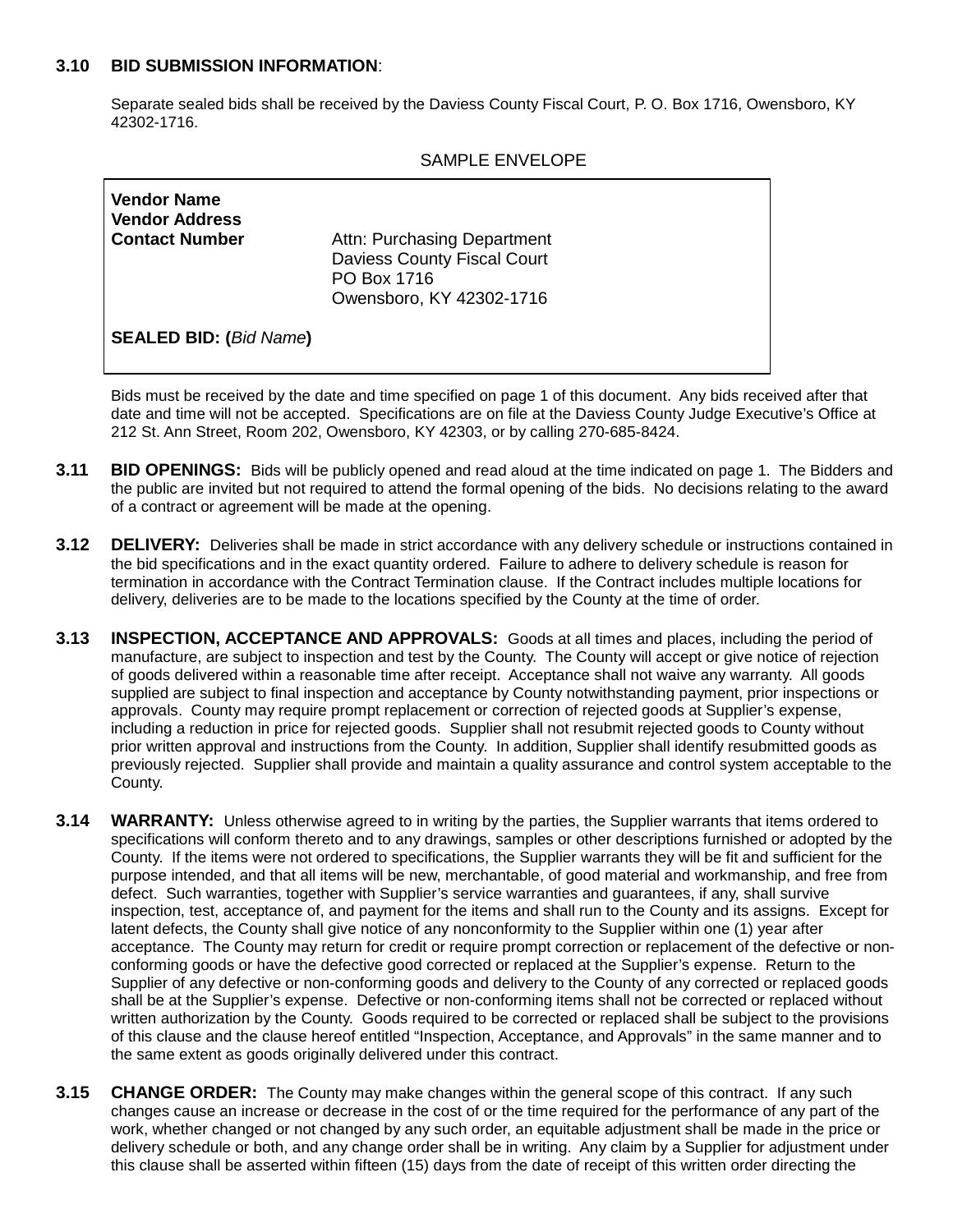change, provided, however, the County, if it decides that the facts justify such action, may receive and act upon such claim asserted at any time prior to final payment.

- **3.16 PAYMENT:** Payment will be made to the Supplier within 30 days or less after delivery of goods or services and submission of certified invoices. Price is tax-exempt. Unless further detailed in the bid specifications, or unless the Contract is for multiple purchases over a given period, a single payment will be issued in the amount of the Total Bid Price.
- **3.17 SELLER'S INVOICES:** Invoices shall contain the following information: Bid Number, Purchase Order Number (if supplied), Contract description of goods or services, sizes, quantities, unit prices and extended totals.
- **3.18 COMPLIANCE WITH APPLICABLE LAWS:** Supplier warrants it has complied with all applicable laws, rules and ordinances of the United States, Kentucky or any other Governmental authority or agency in the manufacture or sale of the goods or services.
- **3.19 CHOICE OF LAW:** This bid and Contract shall be governed and interpreted according to the laws of the State of Kentucky. Venue for any court action shall be in Daviess County, Kentucky.
- **3.20 BID DEPOSITS / BONDS:** Bid deposits / bonds are not required unless specified in the bid specifications section of this document. If required, bid deposits / bonds must be in the exact amount as stipulated.
- **3.21 PERMITS AND CODES:** Unless otherwise set out in the specifications or required by the agencies involved, the Contractor shall make application for, obtain and pay for all licenses and permits necessary for the prosecution of the Work and shall pay for all fees and charges in connection therewith. The Contractor shall be required to comply with all state or municipal ordinances, laws, and/or codes in so far as the same are binding on the Owner.

### **3.22 CONTRACT TERMINATION:**

- I. General: Performance of work may be terminated by the County in whole, or from time to time in part, whenever the County shall determine that such termination is in the best interest of the County with a thirty (30) day written notice. The Vendor may only terminate the Contract with consent of the County in writing, and must give the County a sixty (60) day written notice to request termination of the Contract. In the event of any termination of the Agreement/Contract by the Vendor, the County may purchase such supplies and/or services similar to those terminated and for the duration of the Agreement/Contract period the Vendor will be liable for all costs in excess of the established contract pricing.
- II. Bankruptcy or Insolvency: In the event bankruptcy proceedings are commenced by or against Supplier or under any provisions of the United States Bankruptcy Act or for the appointment of a receiver or trustee or a general assignment for the benefit of creditors of either party, the County shall be entitled to terminate without further cost or liability. The County may cancel the Agreement/Contract or affirm the Contract and hold the Vendor responsible for damages.
- III. Default: The County may terminate the whole Contract or any part in either of the following circumstances:
	- A. If Supplier fails to deliver the items required by the contract within the time specified; or
	- B. If Supplier fails to perform any of the other provisions of the Contract, or so fails to make progress as to endanger performance of the contract in accordance with its terms. In the event of termination under subparagraph B, the County shall have the right to procure, on such terms and in such manner as it may deem appropriate, items similar to those terminated, and to recover from Supplier the excess cost for such similar items provided, however, Supplier shall not be liable for such excess costs where the failure upon which the termination is based has arisen out of causes beyond the control of Supplier and without the fault or negligence of Supplier. Such causes shall be deemed to include fires, floods, earthquakes, strikes, and acts of the public enemy. The rights of the County provided in subparagraph B shall be in addition to any other rights provided by law or the Contract.
	- C. In the event of the Supplier's non-compliance with the provisions as set forth, this Contract may be cancelled, terminated or suspended in whole or in part and the Supplier may be declared ineligible for further County contracts. The rights and remedies of the County provided in this paragraph shall not be exclusive but are in addition to any remedies provided in this Contract or as provided for by law.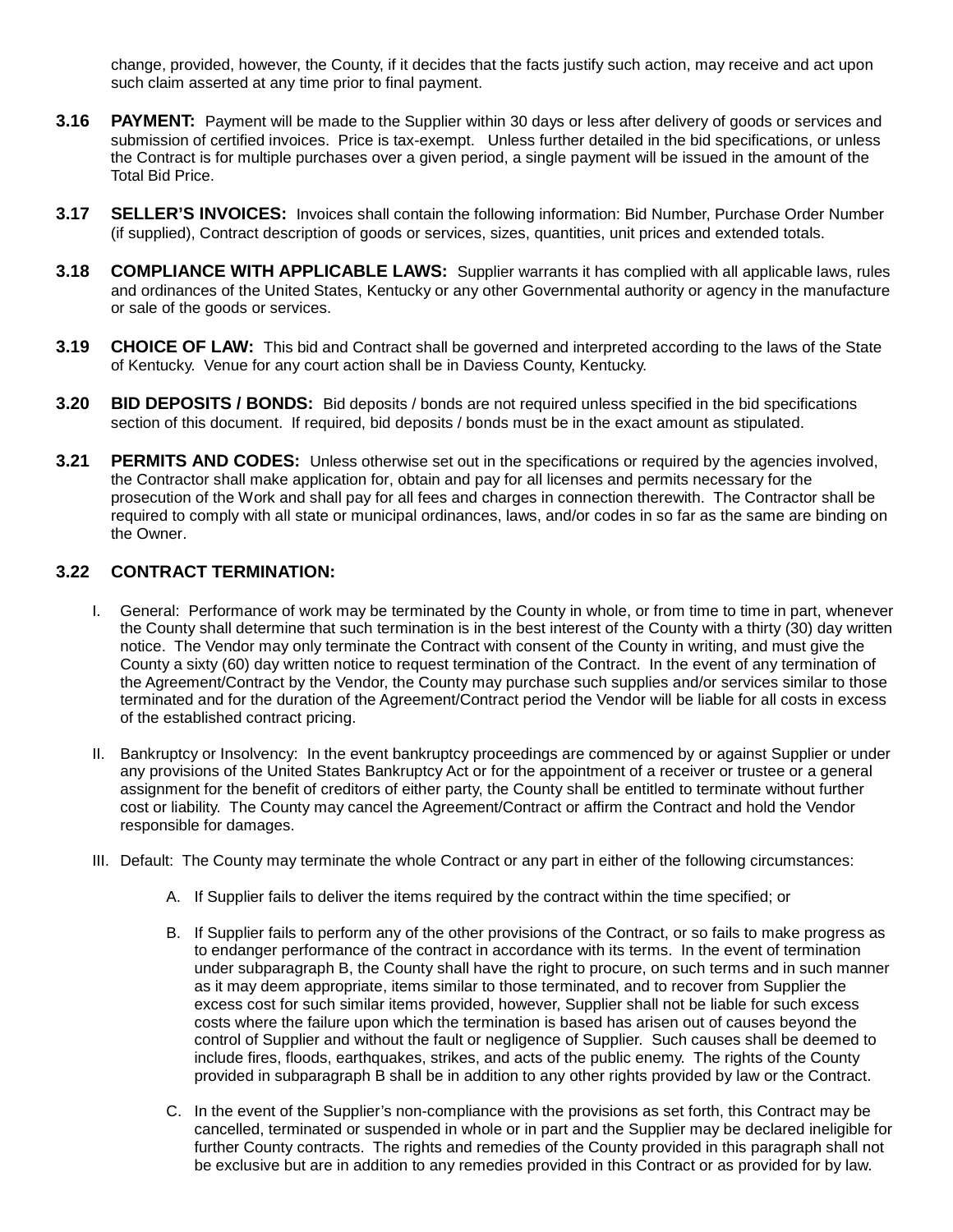- **3.23 RENEWAL OPTION:** If applicable, the County reserves the right to extend the awarded contract for one (1) additional one-year term with the written consent of the awarded Vendor for up to a maximum of four (4) consecutive extensions.
- **3.24 NON-EXCLUSIVE AGREEMENT:** The Contractor shall understand and agree that the Contract shall not be construed as an exclusive agreement and further agrees that the County may secure identical and/or similar services or projects from other sources at any time in conjunction with or in replacement of the Contractor's services.
- **3.25 BUSINESS LICENSE:** Where applicable, the Contractor must have a valid City of Owensboro or Daviess County Fiscal Court business license for the prosecution of work. The Contractor must provide proof of this license to the County either by attachment to bid submission or post award (for applicable Contracts). The Contractor must pay any Occupational Tax / Net Profit Tax resulting from business activity within Daviess County.
- **3.26 INSURANCE REQUIREMENTS:** Where applicable**,** the Vendor/Contractor shall purchase and maintain insurance with an insurance company licensed to do business in the State of Kentucky or in the state where the Vendor is incorporated or otherwise licensed to do business and which shall remain, at all times during the term of any contract with the County, in full force and effect. Preference will be given to a Vendor/Contractor who provides insurance with an insurance company licensed to do business in the State of Kentucky, but in any event said Vendor/Contractor shall provide said insurance at its own expense. Such insurance shall be provided and will protect the Vendor/Contractor from claims which may arise out of or result from the Vendor/Contractor's execution of the work, whether such execution be by himself, his employees, agents, or by anyone for whose acts any of them may be liable. If any such work covered by the Contractor is to be performed on County owned or leased premises, the Vendor agrees to carry liability and workman's compensation insurance, satisfactory to the County, and to indemnify the County against all liability, loss, and damage arising out of any injuries to persons and property caused by the Vendor, his sub-contractors, employees or agents. The insurance coverage shall be such as to fully protect the County and the general public from any and all claims for injury and damage resulting by any actions on the part of the Vendor/Contractor or its forces as enumerated above. All policies must name the County as an additional insured. Any disputes regarding a breach, insurance amounts, liability, coverage, lapse or otherwise shall be litigated in the Circuit Court of Daviess County, Kentucky and the same shall be incorporated into any Contract agreed to by the parties.

WHERE APPLICABLE, THE COUNTY REQUIRES A CURRENT AND VALID CERTIFICATE OF INSURANCE OR BINDER SHOWING REQUIRED INSURANCE COVERAGE BE PROVIDED WITH EACH BID. DAVIESS COUNTY MUST BE ADDED AS AN ADDITIONAL INSURED AFTER AWARD OF THE BID. ANY LAPSE IN INSURANCE COVERAGE OR CANCELLATION THEREOF BY THE CONTRACTOR OR SUB-CONTRACTORS DURING THE TERMS OF THE CONTRACT SHALL IMMEDIATELY BE DEEMED A MATERIAL BREACH UNDER THE TERMS OF ANY CONTRACT.

I. Comprehensive General Liability Insurance

The Vendor/Contractor shall maintain and keep in full force and effect during the terms of this Contract such comprehensive general liability insurance as shall protect them from claims which may arise from operations under this Contract, whether such operations be by themselves or by anyone directly or indirectly employed by them. The amounts of this insurance shall not be less than:

- \$1,000,000 Each Occurrence Limit
- \$1,000,000 Personal & Advertising Injury Limit
- \$1,000,000 Products Completed Operations Aggregate Limit
- \$1,000,000 General Aggregate Limit (Other than Products-Completed Operations)

#### II. Workers Compensation Insurance

The Vendor/Contractor or his sub-contractor or contractors shall maintain and keep in force of this Contract such Workers Compensation insurance limits as required by the statutes of the State of Kentucky and Employer's Liability with limits no less than the Kentucky Workers Compensation statutory limits.

III. Professional Liability Insurance

Where applicable, the Vendor/Contractor shall provide the County with proof of Professional Liability Insurance, which shall protect the County against any and all claims which might arise as a result of the operation of the